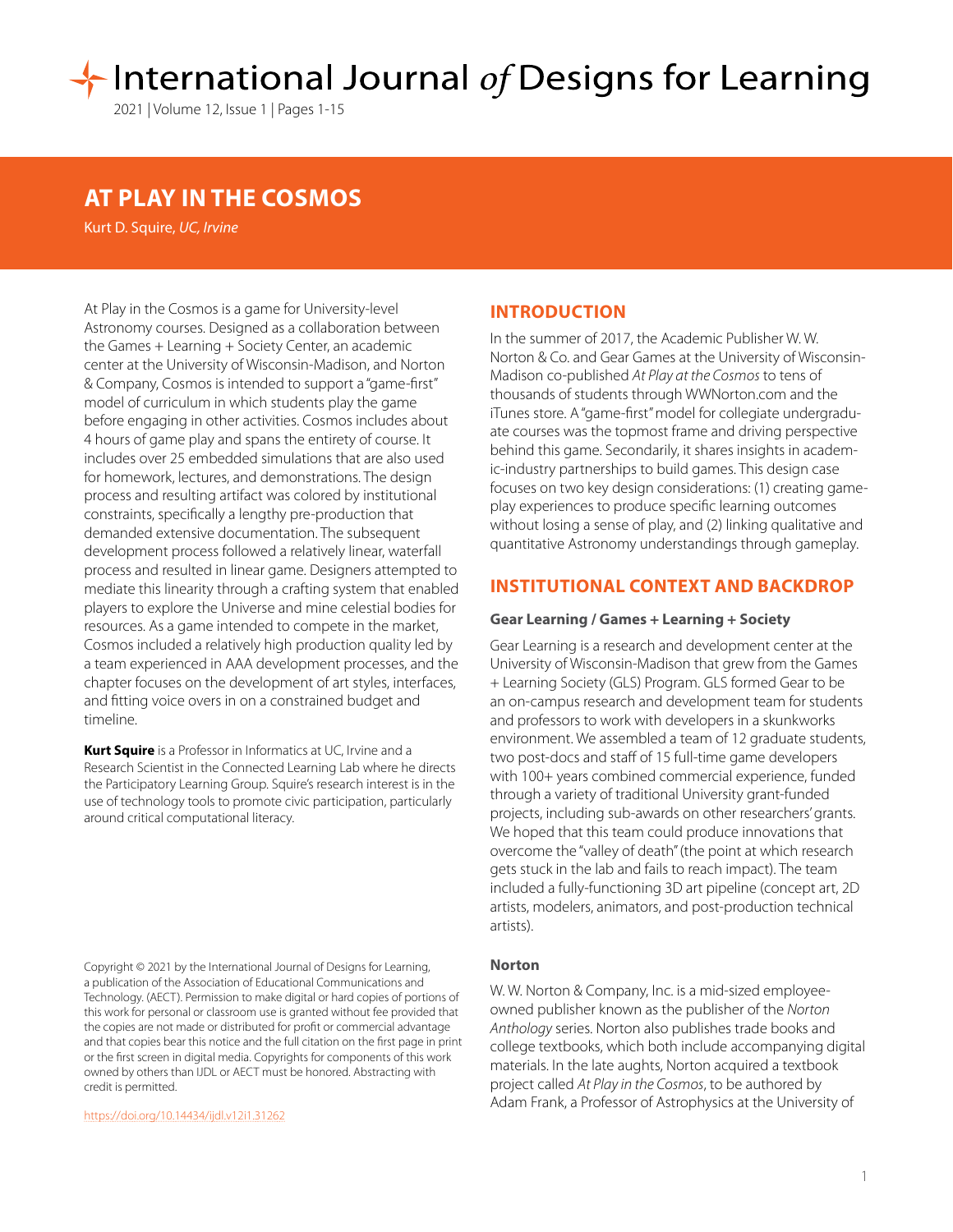Rochester. Frank proposed that Norton develop simulations and mini-games to accompany the text. As a result, Norton began to explore games for higher education.

## **Subject Matter Expert Team, Led by Dr. Jeff Bary**

At Play in the Cosmos employed a subject matter expert team, led by author Dr. Jeff Bary of Colgate University. The team also included Richard Townsend (UW-Madison), who was a helpful resource local to the game developers. Professor Dave Wood (San Antonio College) brought expertise teaching in community colleges. Adam Frank (University of Rochester), who is also the founder of National Public Radio's 13.7: Cosmos and Culture Blog and a regular contributor to the All Things Considered and New York Times, added expertise in communicating science to the public. Norton also recruited proposal interviewers, instructor focus groups, play-testers and classroom testers to the project.

## **PRE-PRODUCTION**

## **Introductions, Negotiations and Forming a Partnership**

The partnership phase of *At Play at the Cosmos* began in January 2014 through an email introduction. The time between initial introductions and commencing work was about 18 months. For six months, we explored the relationship, kicked around ideas, and settled upon a scope. While GLS conducted an environmental scan for similar games, brainstormed ideas and formed a proposal, Norton team members generated internal support for the project. Two ideas drove this phase of the design discussions:

- 1. What type of game framework (genre, narrative) could tie together wide-ranging content (e.g. internal composition of planets, Physics, black holes)?
- 2. The book includes discrete interactive demonstrations that professors use as teaching tools. Could these interactives be integrated into the game? Could these "interactives" drive down the game cost?

Games already exist that depict specific concepts such as gravity, but we did not find any that integrate concepts such as the evolution of stars. We thought the project was feasible, and unique in the market. Scoping the game within a hypothesized \$500,000 development budget was the next challenge.

The **result** of this phase was an invitation for GLS to submit a **high-level document for internal review.**

## **Developing the General Concept (3 months)**

To test the idea of a game for introductory Astronomy, GLS submitted a high-level 10 page General Game Design (GDD) document, which Norton used to generate internal support. Norton commissioned ten reviews of the GDD by instructors at two year, four year, private and public colleges and universities. Reviewers were cautiously optimistic but had a hard time envisioning a finished product. They raised concerns about balancing science with science fiction while avoiding androcentric perspectives (presenting Astronomy only in terms of human experiences of it). In spite of these concerns, Norton released a Request for Proposals to move the project forward without committing fully to making a game.

## **Testing the Idea and Formalizing a Partnership (3 months)**

In the fall of 2014, Norton announced the Request for Proposals, which created a tricky situation for GLS. GLS had not responded to such requests because they are competitive on cost (and Universities are not); University programs like GLS are generally a better "thought partners," where they contribute significantly to the intellectual direction of the project (but are more expensive). GLS proposed a project with trepidation.

The GLS bid was warmly received in November of 2014, and Norton presented the project to their board. Over 40 editors and directors discussed the proposal across several editorial board meetings. They liked that University researchers would stand behind the project. The following questions returned to GLS:

- **• Look and feel.** Were high resolution graphics necessary? Would students be impressed by essentially an indie game? Would it turn heads or be seen as passe?
- **• Customizability for Instructors.** Could instructors jump to specific levels for lectures? Could levels be customized to reach specific learning objectives?
- **• Ownership.** Subject matter experts, game designers, and publishing companies have copyright interests in games. In academic publishing, professors and students routinely sign over copyright to publishers. What copyright model should we use?
- **• Related Versions.** How difficult is it to create versions for home, K-12 or other contexts? How are publishing rights in those contexts handled?
- **• Schedule, Deliverables, and Payment.** Book publishing and game publishing have different milestones and methods for managing uncertainty. Game development requires significant up-front funding for staff.

Negotiations continued for 3 more months, and after much deliberation, Norton awarded an interim contract. The results of this phase were a proposal by GLS, Norton internal review report, and a contract to create a detailed design document.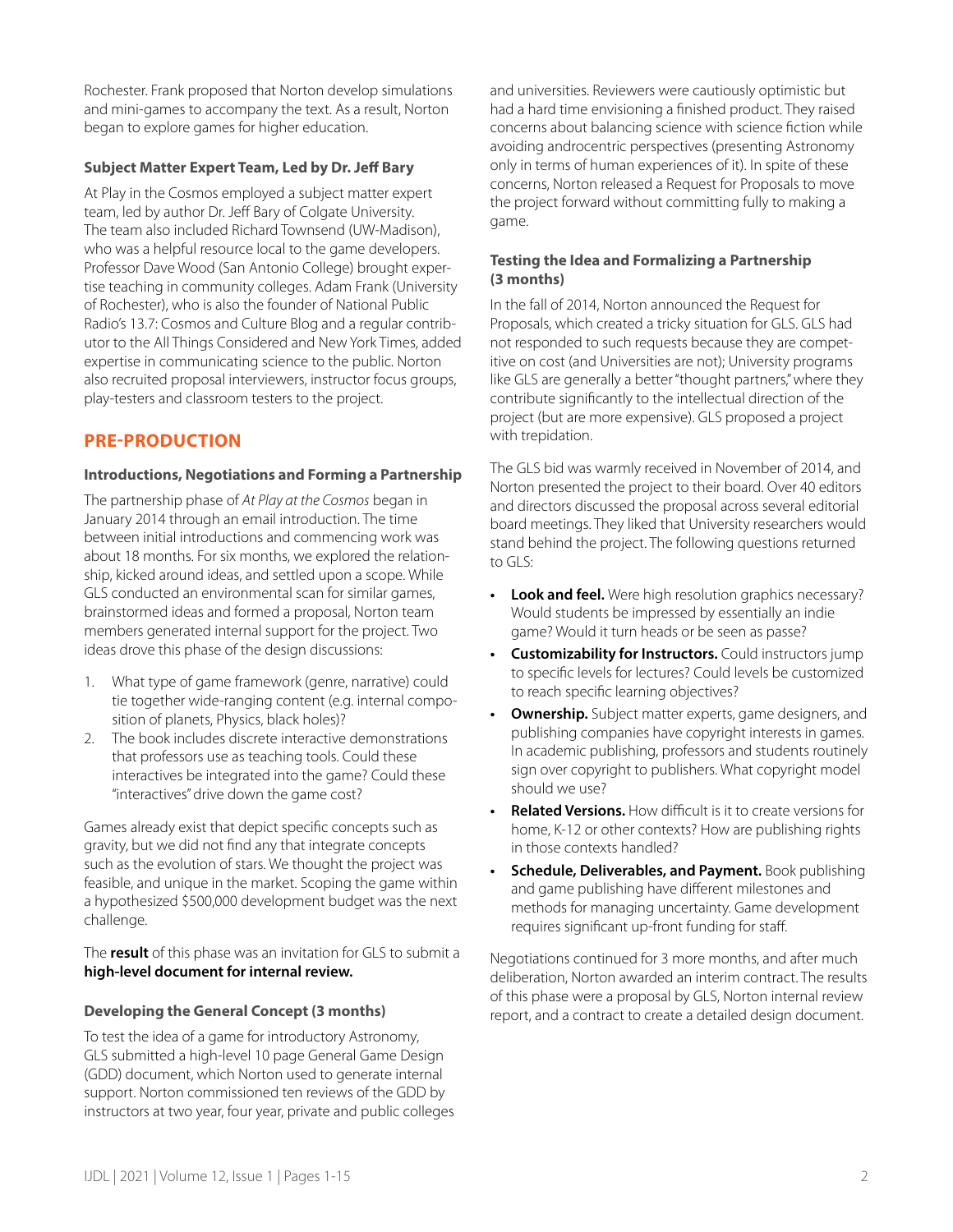## **Design Jam: Rapid Needs Analysis, Team Building, and Ideation (2 weeks)**

## *Game Design Jam*

The next phase began with a *design jam* to generate design ideas, uncover tacit assumptions, and create team cohesion. We wanted to seed a culture of respectful cross-functional communication while learning about one another's work. We broke into subteams, each of which consists of: (1) a subject matter expert, (2) a game designer, (3) an educator (learning scientist, teacher, or instructional designer), and (4) a publisher. Each team worked for half a day developing ideas to be presented to the group.

The design jam functioned as a quick and dirty *needs analysis*  and *consensus builder*, similar to Bichelmeyer and Boling's (1998) collaborative rapid visual prototyping. The team operated on shared principles of valuing others' expertise and respecting the importance of each domain. Developing trust is critical for learning game projects in which design trade-offs pit concerns against another. Finite resources are dedicated to one feature (e.g. new levels) over other ones (e.g. more voice-overs for characters). Shared values can ensure that trade-offs do not trigger animosities. We were pleased when one team member (e.g. a game developer) advocated for the views of another (e.g. an Astronomer). Working in groups of 3-4 also increased each participants' opportunity to share ideas.

## *Game Jam Results*

Through the game jam, a team identity emerged. We spent 3 days polishing designs and angst over protracted negotiations was replaced by enthusiasm for what we might accomplish. We arrived at the following values:

- 1. Thinking processes and arguing evidence, rather than memorization;
- 2. Deep conceptual understanding of fundamentals (scale, universal nature of physical law, interaction of light and matter, origin and evolution of structures in the universe);
- 3. Presenting evidence for *why* we know what we know;
- 4. Tying together concepts addressed separately in courses (e.g. how understanding the star formation rate in Galaxy factors into frequency of planetary systems).

Jeff developed a detailed 3 page list of learning objectives (see an excerpt in Figure 1):

GLS suggested how to translate ideas into game design patterns. These contributions included:

- 1. Seeding group work external to the software so that the game supports group work;
- 2. Using game interface conventions to introduce vocabulary situated in action;

#### **Section II: Planets**

1. Understand how planets (and stars) form from collapsing clouds of gas.

- A. Conservation of Energy (Potential energy converts to kinetic/thermal energy)
- B. Conservation of Angular Momentum (Leads to the spinning up and flattening of the collapsing cloud)
- C. Circular motion (Force required to keep an object in circular motion)

2. Understand structure and composition of a planet-forming disk.

- A. Disks are hottest nearest the star.
- B. Inside the frost line, terrestrial planets form. Outside the frost line gas giant planets can form. (Results from the availability of solid material to accrete.)

**FIGURE 1.** Excerpt of the learning objectives list.

- 3. Using interface conventions to connect mathematical representations to the physical phenomena they represent;
- 4. Recognizing and confronting limitations to software, such as managing relative scale (how to manage that the sun's diameter is 109 times the Earth so that if the Earth were one inch on screen, the sun would be 9 feet wide).

Surprisingly, little has been published about University-level Astronomy learning (see Barab, Hay, Barnett, & Keating 2000; Plummer & Krajcik, 2010 for notable exceptions). Student understanding of the seasons is well researched (see Barnett & Morran, 2002; Vosniadou, & Brewer, 1994), scientists have studied students' existing conceptions of Astronomy (see Trumper, 2001a, 2001b; 2001c; 2006), and students' conceptions of lunar phases have been researched (Trundle et al., 2002; 2006; 2007a; 2007b), but the bulk of concepts covered in this course are relatively unexplored.

Mathematical notation was a barrier for students, particularly non-majors who "thought they were in an Astrology class." For days, this question: "How to handle the math?" lingered, until we embraced this design challenge as pedagogical opportunity. Ken Forbus and colleagues' *qualitative Physics* framework describes how to build situated understandings of Physical phenomena that become quantitative models (cf. Chang & Forbus 2015; Forbus, 1997). Could a game could attach quantitative understandings to these qualitative intuitions?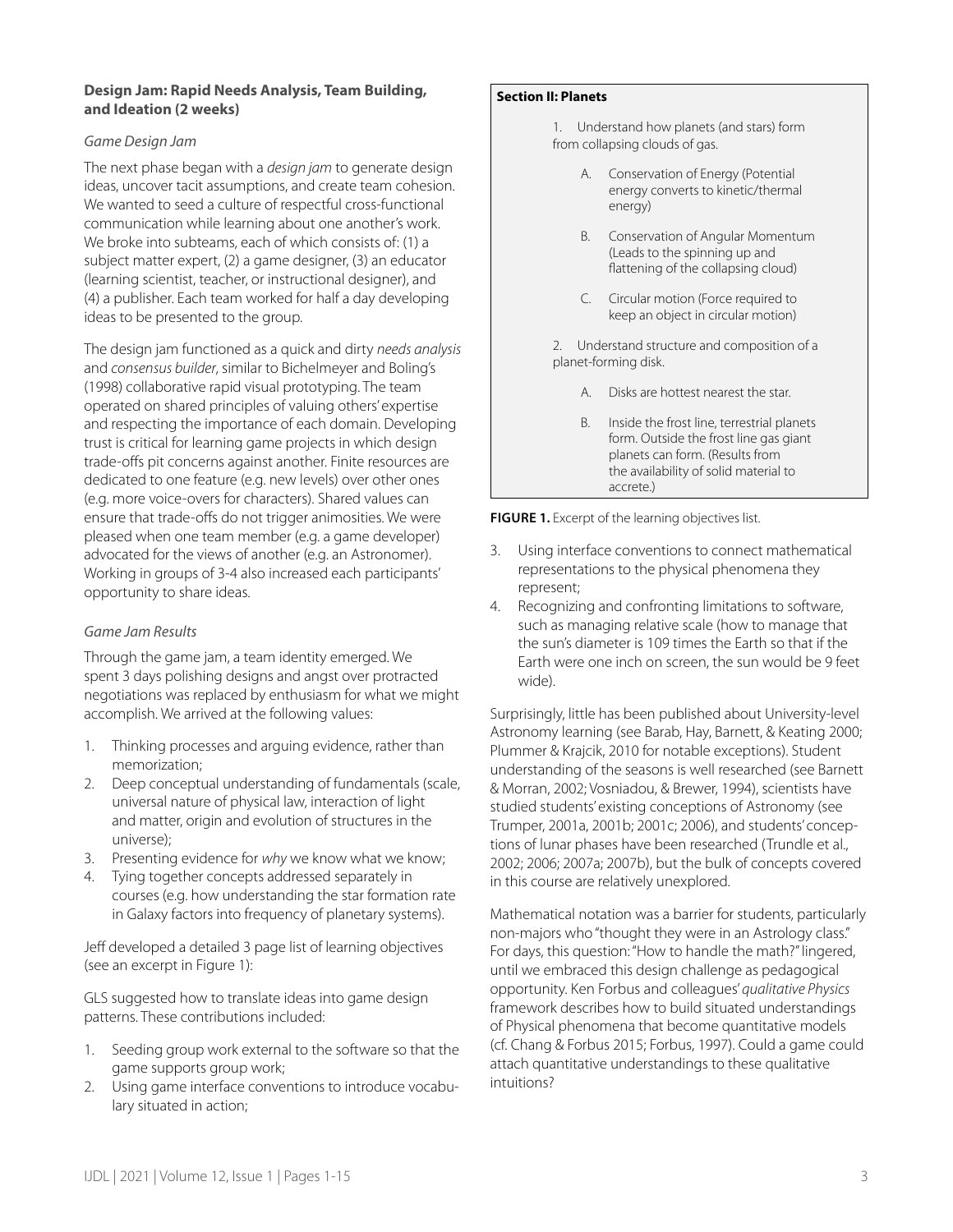## **Early Design Pillars**

The next weeks involved committing to core design approaches.

## *Committing to a Narrative Framework*

The "winning" design was a mission-based role playing game in which players explored space as independent charter contractors. Our inspirations included Han Solo from *Star Wars* and the *Firefly* television series. We brainstormed missions: Launching a spacecraft, exploring nearby galaxies, and identifying a habitable planet for colonization. The core gameplay loop would involve (1) addressing questions (e.g. Does this section of a galaxy have habitable planetary systems?), (2) using tools (e.g. a virtual light spectrum analyzer) to collect data, and then (3) confirming or disconfirming results (e.g. traveling to a planet to visually confirm or disconfirm). We committed to a "hard science fiction" of plausible futuristic technologies.

## Orion Nebul Milku Wa **Gridol Local Group**  $(\mathsf{x})$  $\overline{\phantom{a}}$ Ð œ

**FIGURE 2.** Star chart. Players use this chart to navigate by 1) Selecting a label (such as the Orion Nebula), and then tapping a region (e.g. Trapeseum) to travel. Faster Than Light Travel is represented through a visual blurring effect (as is done in popular films).

## *Key issues: navigation & scale*

Navigation was a challenge:

- 1. How do players navigate? Video game flight controls are notoriously difficult. How scientifically plausible do the ship's control systems (e.g. thrusters) need to be?
- 2. How do we represent size and scale, given how small a ship is compared to celestial bodies?
- 3. How would players travel to different galaxies? Saturn is 4 light years from Earth and the nearest galaxy is 25,000 light years away. Is it reasonable to include "Faster than the Speed of Light" travel? Without some sort of hyperwarp, *Cosmos* would involve literally years of sitting in place.

### *Faster than Light (FTL) navigation and interactive star chart*

Professors Frank and Bary articulated a plausible method for ships to travel faster than light speed. We could have stalled on this design problem for weeks, which would have derailed the project. Having a solution developed by world-leading astronomers themselves was crucial.

The **Interactive Star Chart** sought to achieve three goals: (1) aid navigation, (2) scaffold students' learning scale and structure of the universe, and (3) overcome technical memory limitations associated with rendering the entire universe on a mobile phone. Imagine, in contrast, representing the universe as one continuous system with no navigational signposts; students would largely "fly blind," getting no sense for how the universe is organized. In contrast, repeatedly

interacting with Astronomical labels (see figure 2) might reinforce structures.

## *Embedded tools*

We included authentic astronomers' tools in-game as "verbs" for players to use. Each tool is introduced during a mission and includes an embedded tutorial. We identified seven tools to develop, such as:

- **Small Angle Tool.** Used to measure the angular sizes of objects and employs the small angle approximation to calculate physical size.
- **Spectrum Analyzer Tool.** Used to collect and analyze spectra of celestial objects including stars, supernovae, and nebulae.
- **• Radial Velocity Tool.** Used to measure the Doppler shift of spectral absorption or emission features from two-dimensional spectra of a celestial object. Using the Doppler shift equation for light, students calculate the radial velocity of the object as a function of time to produce radial velocity curves.

Tools became a guiding framework for mission design involving thinking with data.

## **Making the Abstract Concrete: Articulating A Vertical Slice (6 weeks)**

We next designed a vertical slice mining asteroid in Exoplanetary System HR 8799. A vertical slice is highly polished "slice" of the game that includes high-level top-level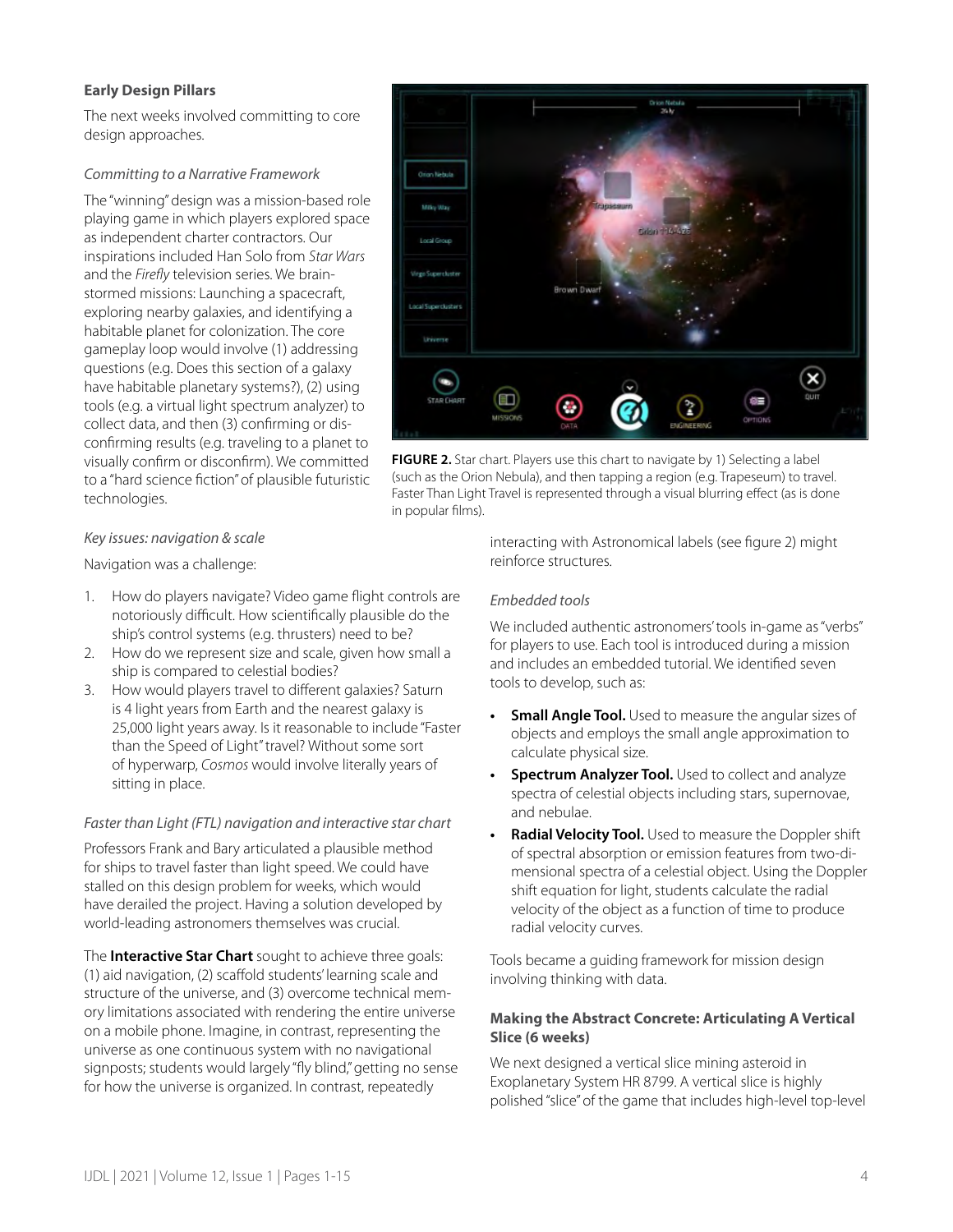functionality (such as the ability to navigate), while also drilling down on other systems. A vertical slice requires the team to consider how subsystems (such as user interface, mission systems, and player data) interact (Lawrence, 2016). Stakeholders like that vertical slices create an early, coherent version of the play experience and force teams to reconcile early how software subsystems (and teams) interact. Designing a vertical slice of *Cosmos* required designers to articulate technical requirements and what media assets are needed. This slice included: 1) A Mission, 2) Interactive Simulation, 3) Smartwork Demo assignment (homework questions based on the book's explanation of mission content), and 4) an ebook demo. The vertical slice required us to think through the entire user experience and technical flow.

We decided to build Cosmos with the Unity framework, porting to iOS (iPad 4 & iMac), PC and Android tablets. Data would be stored online on Norton servers, which was important for FERPA regulations and for stakeholder data ownership issues. The interactives would be stand-alone, HTML5 and available for offline use, but also accessible via game play. Most learning projects with clients have a similar pattern: The game needs to be accessible offline but also have secure data storage in an institutional database.

### *Game design document*

Lead designer and project manager Mike Beall spent about one hundreds of hours reading and talking with Astronomers. The design document became 28 pages long, including concept art, mock interfaces, and links to sub-documents (e.g. missions, systems engineering planning). Subject matter experts regularly read and returned documents with line-by-line edits within 24 hours, and most importantly, they shared responsibility for the game's quality. We were an integrated team rather than functioning in a traditional developer-expert relationship.

The art team, led by Brian Pelletier gathered research art and developed concept art for the player's ship, command center, and world (see figure 3a and 3b and 4). We sought a clean, futuristic look. Graphic Artist Jacob Reusch researched interfaces, drawing heavily from the work of Jayse Hansen, the



**FIGURE 3A.** Conceptual Art of Player Ship.



**FIGURE 3B.** Conceptual art of a space station in the world.



**FIGURE 4.** Early Tool Interface mock-ups.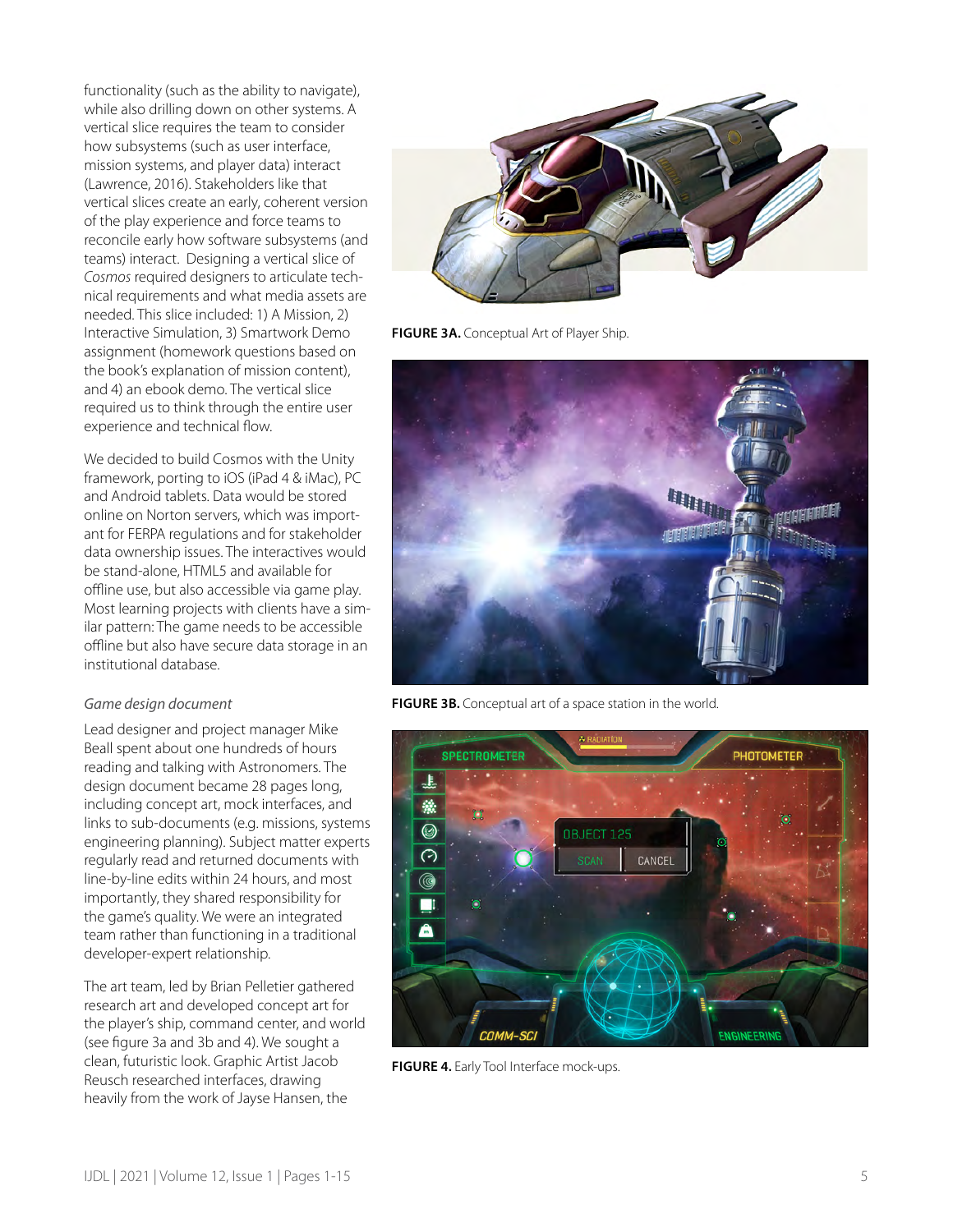

**FIGURE 5A.** Gas Retrieval Mission Mock-up.



**FIGURE 5B.** Early Mock-up of Tools within the Heads-up Display.

UI designer behind the Heads-up Display of Ironman's suit in the Marvel film franchise (see figure 4). *Ironman* made an excellent reference piece because it included all of the controls and data streams required to navigate an Ironman suit. Nothing that appears on screen in the *Ironman* HUD is gratuitous.

## *Missions: A tool for aligning game play & learning objectives*

We designed the game through writing *missions*, such as figure 4, in which the player gathers Helium 3 from the Horsehead Nebula. This mission's learning goals were to understand blackbody radiation and Wien's Law, which involves calculating the temperature of celestial bodies

based on light waves (see figure 5). We wrote a narrative arc in which a rival corporation detects the player, so the player must act fast to escape detection. This narrative gave hint to a broader world beyond the character.

## *Interactive simulation design.*

Professor Jeff Bary wrote a 143-page design document for all 49 interactive simulations, which was a pivotal step in the game's development. The list provided: 1) a comprehensive scoping of the domain, 2) descriptions of *systems* that could become game scenarios, and 3) representations to help non-Astronomers understand the domain. A design doc of interactive simulations was the perfect way to teach the team Astronomy. We now had an authoritative structure to design around and think with. As game designers, we immediately began making interactive interfaces "juicier," which means to amplify inputs or outputs to make simulations more engaging (Juul, 2009; Poole, 2001). For example, the spectrometer was redesigned to include visual animations and sounds that made the process feel "alive." 29 of these simulations ended up in the game.

## **PRODUCTION: GETTING TO ALPHA**

Compared to our academic projects, *At Play in the Cosmos* followed a relatively linear, waterfall-style design, driven by the exceptionally long pre-production period (cf. Gaydos & Squire, 2012; Paiz Ramirez, et al., 2011). The compressed timeline left little room for deadends, so the team needed to pick a direction, commit to it, and go. There was no major change to the game focus, nor changes to the core game loop.

## **Navigation, Controls, and Game Play**

Flight controls are notoriously complicated because they involve navigating in true 3D without any floor as a reference point (see Holland, Jenkins, Squire, 2003). Touch interfaces offer new solutions, and hundreds of games from flight games to bird simulators are experimenting with control schemes.

## *Tap for directional orientation*

*Cosmos* underwent frequent user-testing with 100s of students recruited through the GLS "PlaySquad" program.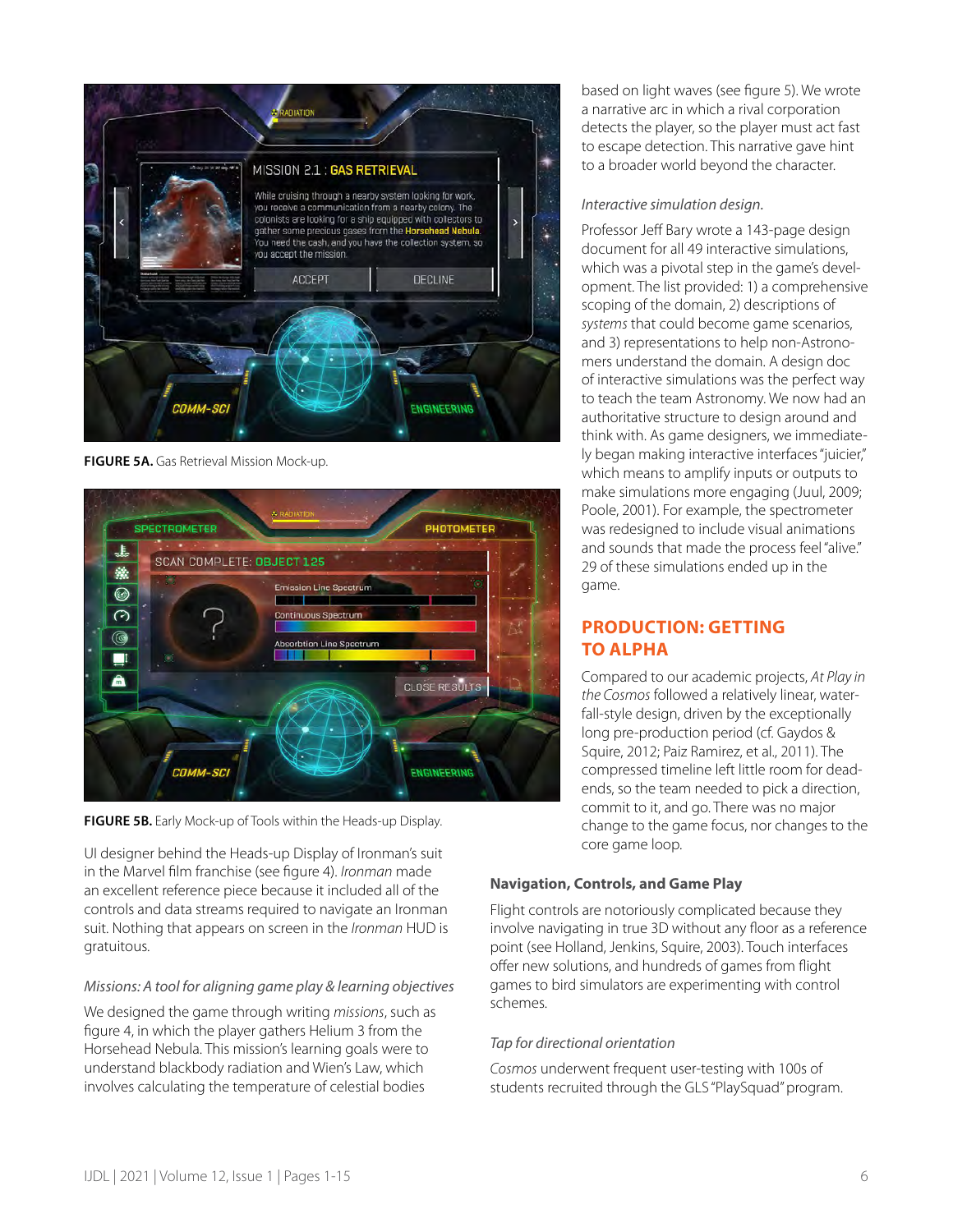(PlaySquads were community partners identified at visits to schools, community centers, or lab tours). We developed 12 iterations of navigational interfaces that were tested with 300 players before arriving on a "tap to determine direction" interface.

in the HUD (which was too complicated), and on-screen speed indicators. Giving the players visual cues of speed was difficult, given astronomical scale (players cannot intuit velocity from physical surroundings). The final design includes a numeric indicator of velocity and a sliding speed thruster (controlled by the thumb). This design:

The Heads Up Display (HUD) provides crosshairs in the center of the screen that indicates direction (see figure 6). Tapping on the screen adjusts the ship's orientation to that direction. On the lower right side of the screen (near the thumb), the player moves thrusters in forward or reverse. We experimented with using the accelerometer for navigation so that players would move the iPad like a steering wheel. That approach was promising, but felt like a novelty and distracted from Astronomy.

## *Thrusters*

We tested 3 major control sets for thrusters. We considered options like a true forward and reverse (which would require reversing thrusters to slow down), putting thrusters



**FIGURE 6.** Final game interface.

|                                                                                     |                                      |                                                            | Month 1                                        | Month 2                                                     | Month 5                                                        | Month 6                           | Month 7                           | Month 8                             | Month 9                                                                     | Month 10                         | Month 11                                                   | Month 12                                               | Month 13                    | Month 14                  | Month 15                                                     |
|-------------------------------------------------------------------------------------|--------------------------------------|------------------------------------------------------------|------------------------------------------------|-------------------------------------------------------------|----------------------------------------------------------------|-----------------------------------|-----------------------------------|-------------------------------------|-----------------------------------------------------------------------------|----------------------------------|------------------------------------------------------------|--------------------------------------------------------|-----------------------------|---------------------------|--------------------------------------------------------------|
| estimated<br>starting month                                                         | may                                  | june                                                       | july                                           | august                                                      | september                                                      | october                           | november                          | december                            | january                                                                     | february                         | march                                                      | april                                                  | may                         | june                      | july                                                         |
| Milestones -<br><b>Goal for what</b><br>is completed<br>by the end of<br>each month | <b>High Level</b><br>Concept         | Full<br>Production<br>Starts -<br>Systems, Art<br>pipeline | Start<br>Physics<br>Level                      | Road to Alpha<br><b>Start levels</b><br>$2 - 4$             | First<br>Playable                                              | Start data<br>collection          | Alpha of<br>Levels $1 - 4$        | Iteration<br>and bug<br>fixes       | <b>Road to Beta</b><br><b>Testing of</b><br><b>Full Game</b><br>1-4 to Beta | <b>Beta for class</b><br>testing | <b>Research</b><br><b>Testing with</b><br><b>UW Starts</b> | Road to Gold<br><b>Iteration</b> and<br>bug fixes      | Efficacy<br>Testing<br>Ends | Polish                    | Gold -<br>Finished<br>Game                                   |
| <b>Details</b>                                                                      | research                             | proof of<br>concept of<br>narrative and<br>interactives    | Start<br>integration<br>with LMS               | missions.<br>interactives                                   | <b>IRB</b><br>Submitted                                        |                                   | testing LMS<br>integration        | <b>Final Data</b><br>Collection     | Iteration and<br>bug fixes                                                  | Iteration and<br>bug fixes       | Continued<br>polish to<br>game and<br>interactives         |                                                        | Iteration and<br>bug fixes  |                           |                                                              |
| <b>Details</b>                                                                      |                                      | detailed<br>walkthrough<br>of physics<br>level             | detailed<br>walkthrough<br>of levels 3 -<br>4  | Final pass on<br>scientific<br>accuracy with<br><b>SMEs</b> |                                                                |                                   | iteration and<br>bug fixes        |                                     |                                                                             | <b>Sites</b><br>finalized        | Iteration and<br>bug fixes                                 |                                                        |                             |                           |                                                              |
| <b>Details</b>                                                                      |                                      | cirriculum<br>designed for<br>levels $1 - 4$               | Start<br>Interactives                          | Test<br>Interactive<br>import / export<br>to / from Unity   |                                                                | Revisions<br>on First<br>Playable | <b>Research</b><br>Site finalized |                                     |                                                                             |                                  |                                                            | <b>Executive</b><br>Summary of<br>Research<br>findings |                             |                           | Article<br>submitted<br>to.<br>Research<br>Journal<br>(JSET) |
| <b>Details</b>                                                                      |                                      | Final SOW<br>GDD<br>Marketing<br><b>Materials</b>          |                                                |                                                             |                                                                |                                   |                                   |                                     |                                                                             |                                  |                                                            |                                                        |                             |                           |                                                              |
| <b>Events</b>                                                                       | Design<br>Charette<br>focus<br>group |                                                            |                                                | american<br>astronomical<br>Society focus<br>group          |                                                                |                                   |                                   |                                     |                                                                             | class testing                    |                                                            |                                                        |                             |                           |                                                              |
|                                                                                     |                                      |                                                            |                                                |                                                             |                                                                |                                   | Deliverables (1st of each month)  |                                     |                                                                             |                                  |                                                            |                                                        |                             |                           |                                                              |
| Major                                                                               |                                      |                                                            | cirriculum<br>designed<br>for levels 1<br>$-4$ | Detailed<br>Walkthrough<br>of Levels 3 - 4                  | Final pass<br>on<br>scientific<br>accuracy<br><b>With OMER</b> | First<br>Playable<br>ver 1.0      | ver 1.1                           | Alpha of<br>Levels 1 - 4<br>ver 2.0 | Data<br>Collection<br>reporting to<br>Dashboard<br>and IMC                  | ver 2.2                          | Beta of<br>Levels $1 - 4$                                  | ver 3.1                                                | ver 3.2                     | Efficacy<br>Test<br>Paper | Gold                                                         |

**TABLE 1.** Project Timeline and Milestones. Most project management occurred through such spreadsheets that coordinated details across teams and systems. These include a range of tasks including game production tasks (number of levels completed), curriculum goals, focus play tests, and systems such as sound. Key milestones (such as IRB due dates) are written in blue.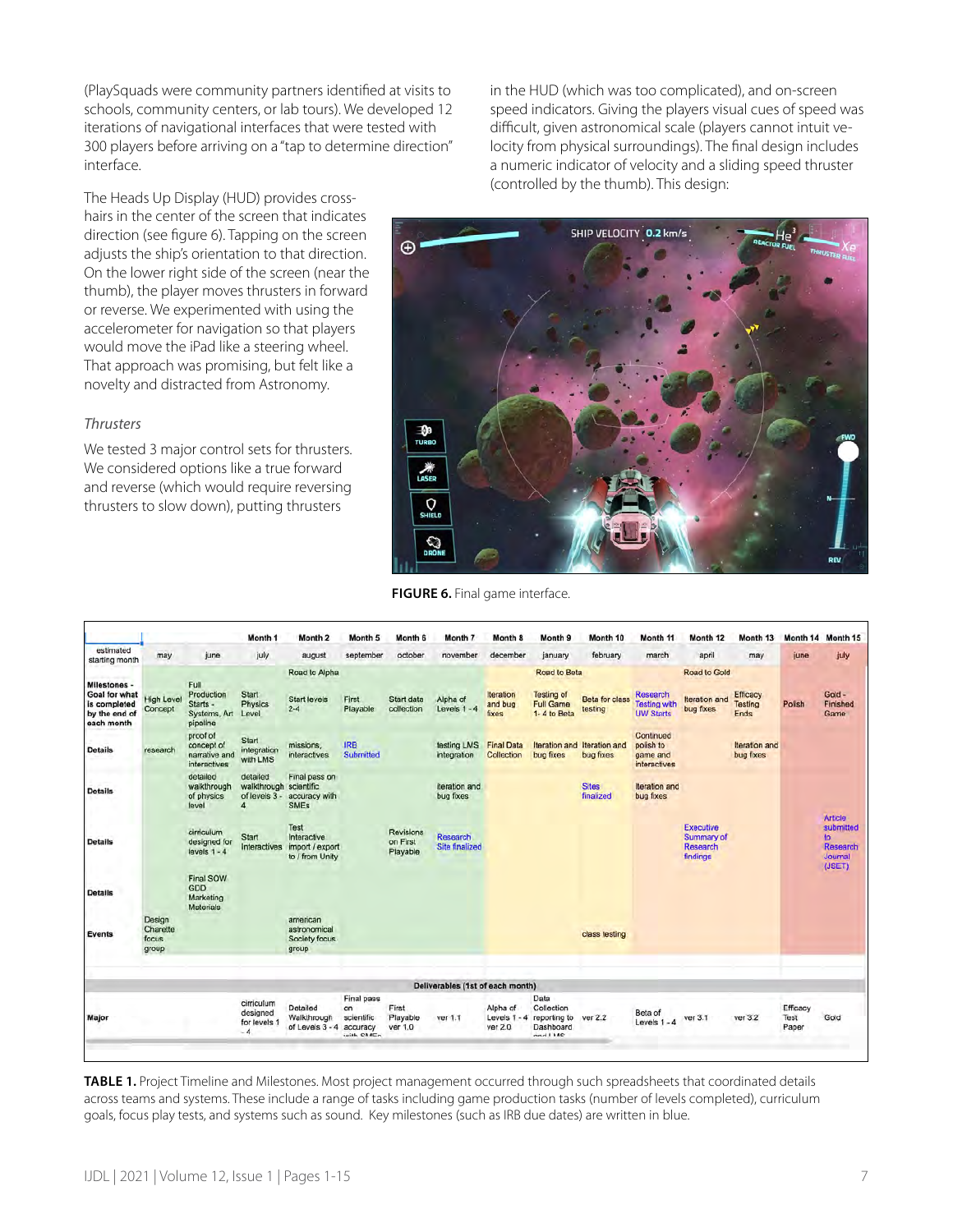- Did not require constant manipulation, which addressed novices' needs for simplicity (players cold stop at any point by selecting neutral);
- Enables action-oriented players to "ride the thrusters" and guide the ship moment-to-moment as desired.

## *Flight-based game play*

Tapping for direction combined with thrusters created flight, and the team turned to making flight-based game play. *Within* regions, players have full control over their ship and freedom to interact with astronomical objects. We created action-based game play within missions by analyzing flying and racing game tropes. Players collect objects, fly through obstacle courses, and avoid traps. Considerable iteration occurred as the team realized it was essentially making a flying game.



**FIGURE 8.** Concept Art of Game interface and tooltips. Tool tips were provided for astronomical structures to provide just-in-time learning opportunities.

## **Working Vertical Slice Demo and Regular Builds**

We chose the January 2016 American Astronomical Society Conference as a deadline for the vertical slice. A public showing only 4 months away would galvanize the team. If these functions worked within 3 months, the risks of the project failing would go down.

Similar to agile software development, we started a process of regular playable builds to answer production questions. The first playable build was October 21, 2015, which was about 6 weeks after the project kick-off. Major updates occurred bi-weekly. As an example, the following feature list was added November 7th, 2015 (about 8 weeks out):

- scaleable UI system added functionality to in-game lighting
- Interactive for Newtons version of Kepler's 3rd Law menu system to select missions (this will eventually be populated will all missions)
- flight test scene
- scale test scene
- login screen
- ship naming UI
- ship color selection with locked color options
- ship intro UI detail views of parts

Only 8 weeks in and developers were worrying about issues such as "ship color selection," because we needed to see the final art in the game. Importing final, high resolution art into the game can create problems because the files are larger. In addition, final art changes the look and field, and the

visual field can become too cluttered or heavy with the high resolution images.

## **Art Test With Focus Groups**

The artists insisted on frequent focus groups. Questions included, "What feelings does this conjure?" or "What would you expect this game to be about?" These conversations led to three guiding principles: (1) Near-future, hard science fiction; (2) A ship that is a scientific vessel, but could also defend itself; (3) A ship that was fast. Ship *speed* reappeared across groups as a key feature.

The ship took on a submarine-like quality and Jacques Cousteau became an inspiration (see figure 9). Multiple ships were developed to give players choice.

Most academic teams have an artist or two, but creating industry-grade games required us to invest heavily in art. Our team included up to 6 artists, including Studio Director Brian Pelletier, who has over 20 years AAA game development experience and has directed multi-million dollar projects such as *X-Men Legends*. Figure 9 depicts ship rendering that includes weathering, an effect that helps give the ship a sense of history. Effects such as weathering give the world depth and suggests how artists think about design, compared to many programmers or educators. Whereas one artist working alone has to "do everything," a team critiques one another's work and develops specializations.

### **Negotiating Depictions, Accuracy, Game Play**

The editorial team focused on *end-user requirements*. As developers, scientists, and educators "geek out" in a domain,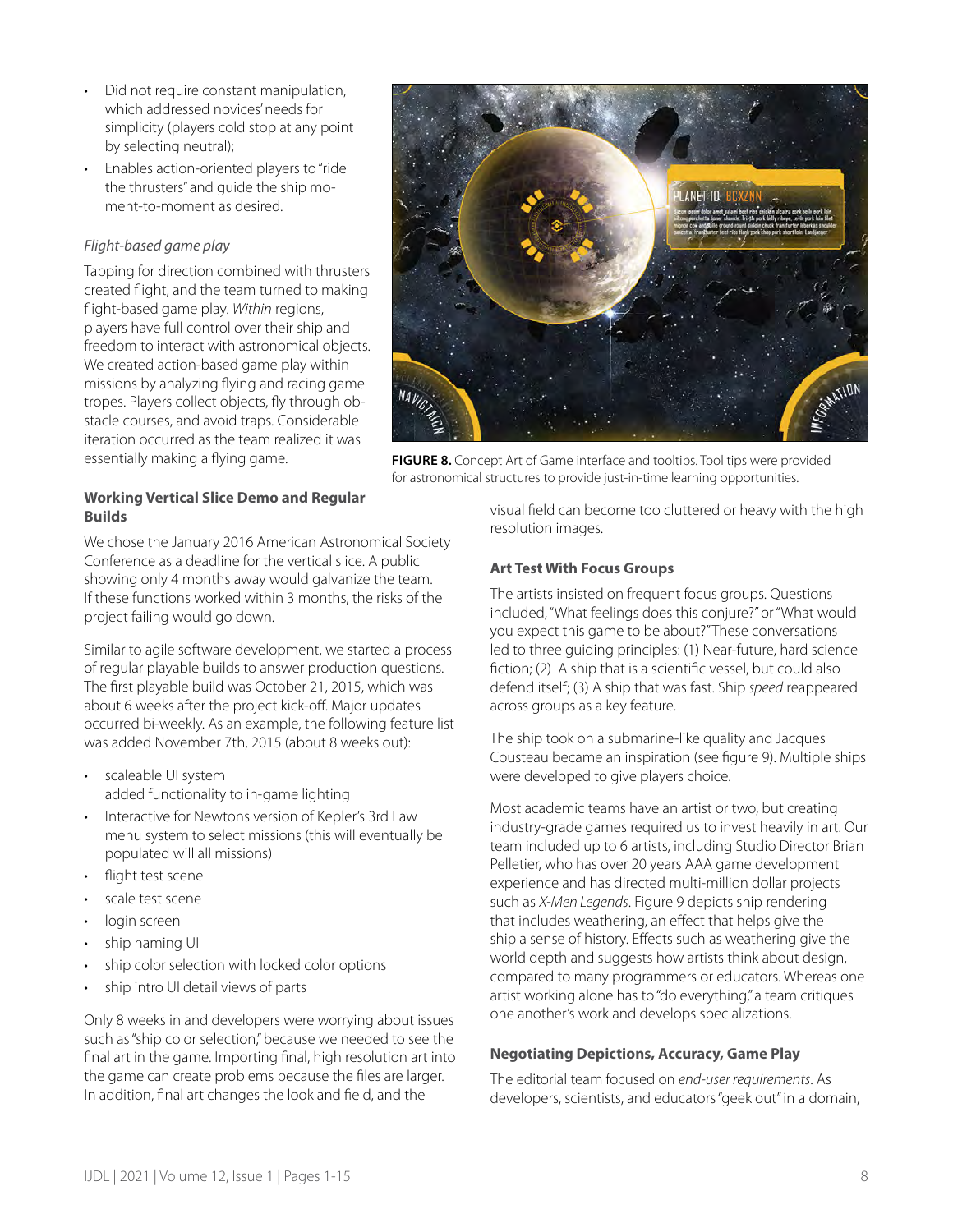

**FIGURE 9A.** Early ship concept art. Early ship concept art was intended to give a general sense of geometry and functions, rather than a definitive number of functions.



**FIGURE 9B.** Ship with weathering.

they often go down rabbit holes of detail. Here, developer **Mike Beall** asked astronomers:

*Can you give us detailed information (fictional but plausible) for 3 sets of binary asteroids (assuming they are mostly spherical)? We need (Mass, Diameter, and distance from ship to asteroids in kilograms/kilometers for each). Example:*

*Mass = 100,000 kg* 

*Diameter = 67 km*

*Distance = 350,000km*

*We are using Mass, Volume, and Density to determine the best candidate for asteroid mining. How do we explain this to the player?*

As a part of his response, **Jeff Bary** offered the following vignette:

*The goal of this mission is to have students learn and recognize which observable characteristics of the binary asteroids allow them to determine the masses and sizes of the asteroids. Then, they need to recognize that the mass* 

*and size allows them to calculate the density. Density allows them to determine the composition of the asteroids and thus determine which one or ones are most suitable for mining.*

- *1. Choose a density for the asteroid or asteroids*
- *2. Choose a radius/diameter.*
- *3. Use #1 and #2 to calculate masses for the asteroids and note the ratio of the masses.*
- *4. Choose a separation or total semi-major axis. (Separation will be a property that students will measure.)*
- *5. Use the small angular formula, which relates the physical size and distance to the object to calculate the angular size of the asteroids. (Angular size will be a quantity students will measure in the game).*

**Rob** (an Editor from Norton) responds to pull the team out:

*The calculations required in this workflow make me nervous. In the book, all math is optional (covered in Going Further boxes) because we know how few instructors require calculations as part of the course. In fact, only 10 of the 45 problems at the end of each chapter require calculations.*

*My worry is that this workflow reads a bit more like a script for a quantitative online lab as opposed to a game where students learn intuitively through play* (emphasis added).

**Erik Fahlgren,** an Editor and Vice President at Norton echoed Rob's comments.

*I want to echo what Rob is saying. The vast majority of this market does not teach or expect students to use ANY math. Ratios (if this is twice as large, how much faster will it go) is the extent of math used at most schools.*

*Asking students to DO math in the game would be an astronomical mistake.*

This exchange exemplifies how the game was designed and how respective roles contributed.

### **Scaffolding Mathematical Representations**

We revisited the idea of how to connect celestial bodies to mathematical representations of their relationships. We enabled students to manipulate variables and see how numbers changed in equations. Everyone recognized this potential of the game, as suggested by an email sent by Adam Frank in November:

*So I am digging the new build and the ability to see just the equation with variables or with #'s but it leads to a super important killer question which, if we get it right, might really let us break through. The question is this: How to let students get a "feel" for the behavior embodied in an equation?*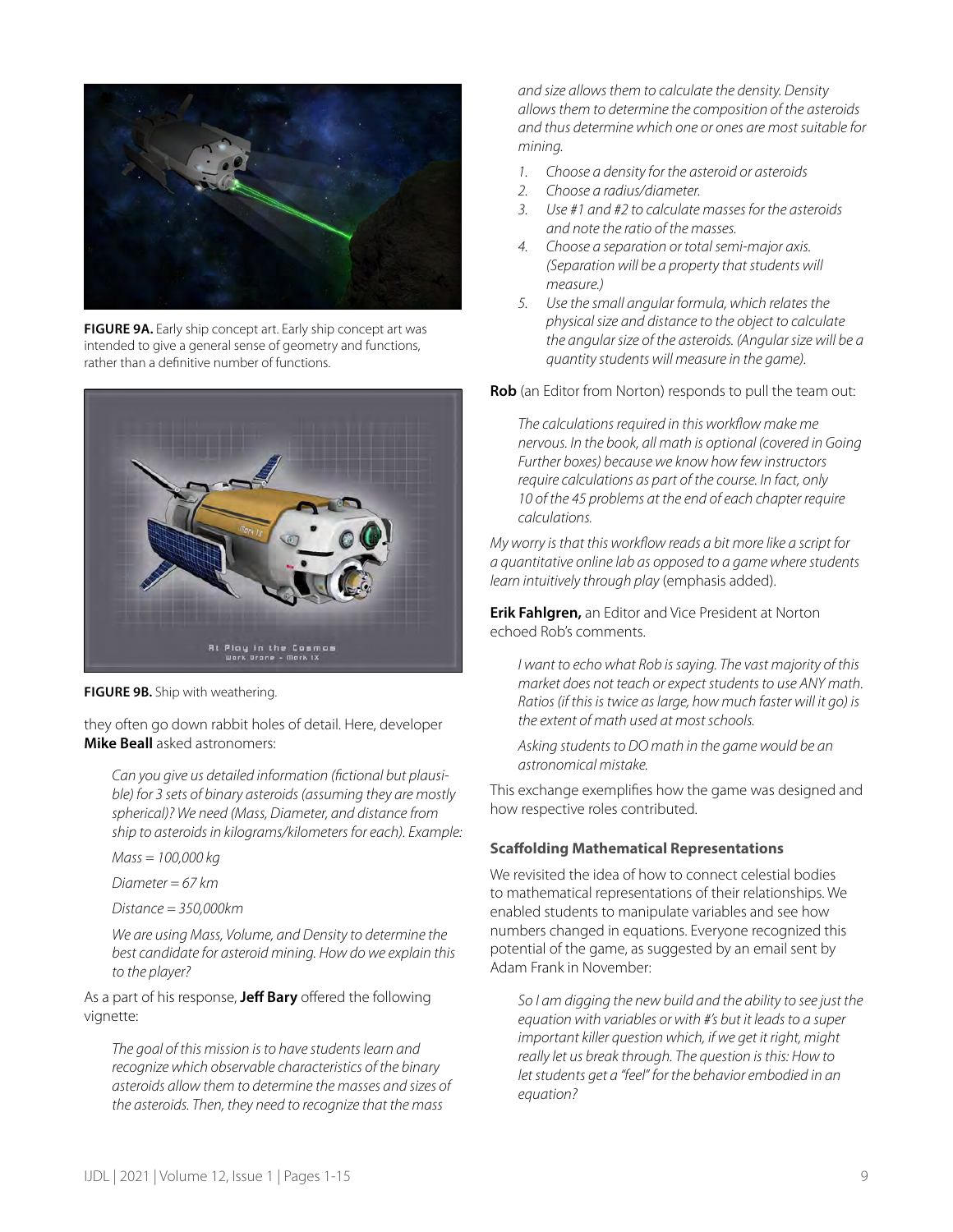#### *For example, consider an inverse law: Y = 1/X*

*I would be so happy if my students really understood that as X gets bigger, Y gets smaller and vice versa... This issue will come up for every interactive with an equation and if we get it right we will be heroes.*

We developed a new game play model in which players directly manipulate equations. For example, in the third mission, players search for iron deposits inside of asteroids to repair their ship. Using the mass analyzer tool, players identify an asteroid with iron deposits. They measure the orbital period of debris orbiting an asteroid, which they next use to calculate the mass of the asteroid. Once the mass of the asteroid is determined, they use the small angle formula tool to calculate the diameter of the object, which together, can be used to calculate density.

This mission illustrates the core game loop: Players learn astronomy through asking questions (does that asteroid have



**FIGURE 10.** The player is introduced to the mass analyzer tool. The player begins by measuring the orbital period of an object.



**FIGURE 11.** The player can drag the numerical value of the period into the equation by matching the red numerical value (p) to the red variable (p) in the equation.



**FIGURE 12.** The computer estimates the distance between object, once the orbital period is known, which can be used to calculate the mass of the object.



**FIGURE 13.** The player calculates the angle created by the boundaries of the celestial object, which can be used to derive diameter.



**FIGURE 14.** Small Angle Formula Mission complete.

iron?) and using tools to answer them. The designed intent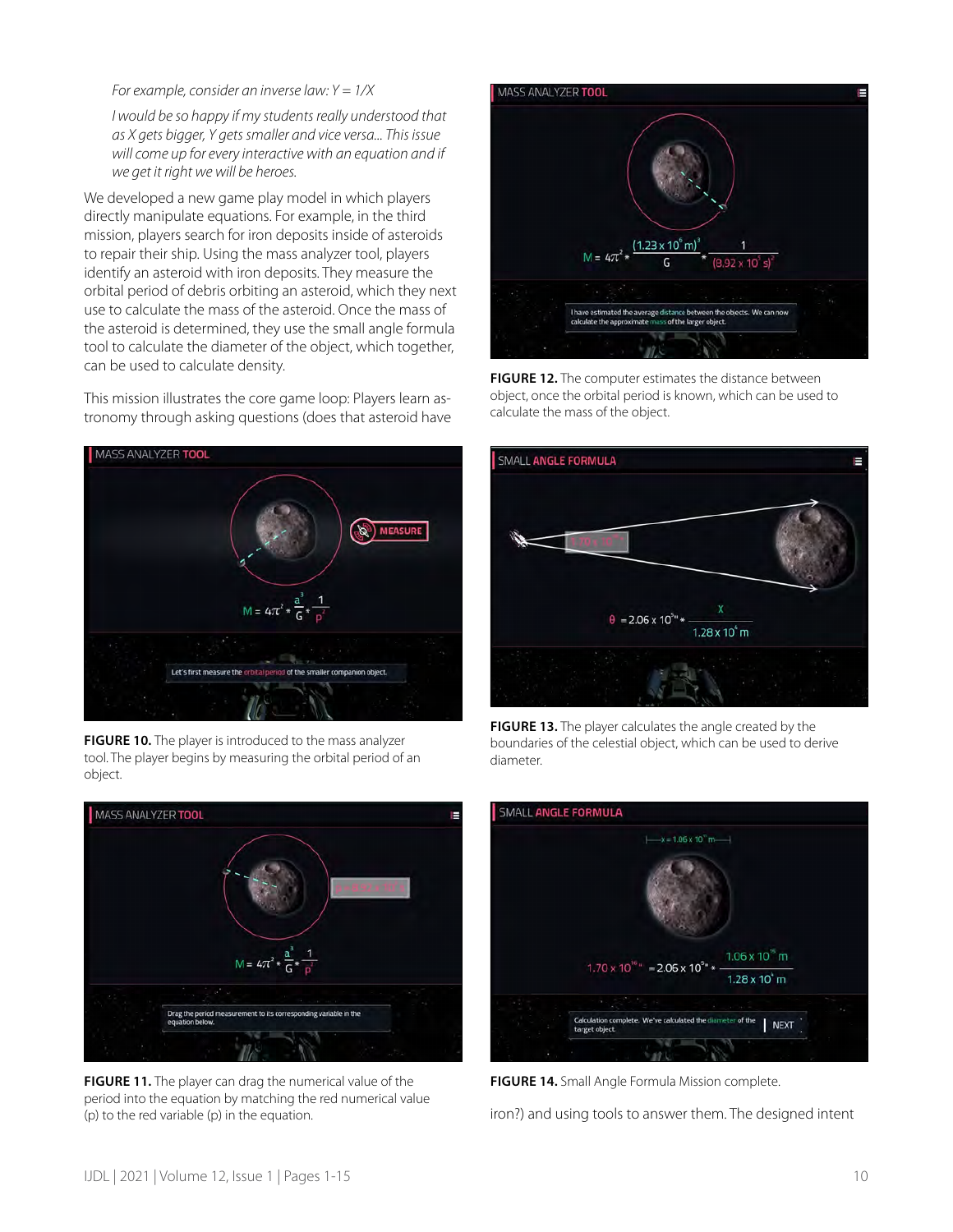was to include multiple missions so that players develop fluency over hours of play.

## **C.O.R.I In Game Narration to Address Non-Gamer, Non-Science Majors**

A formal play test in October 2015 with 35 students (which was in addition to regular testing (informal, frequent "Kleenex testing" testing) raised new questions about scaffolding non-gamers. Most students chose to be independent contractors completing space rescue operations. They liked exploring the unknown and saving the human race, but not so much the military themes. Preferences coalesced around sleek, fast ships (as compared to more bulky cruisers) with a distinct personality. We committed to the following formal specifications:

- 1. Form the storyline around exploration and adventure. The main character will complete rescue and recovery missions in space.
- 2. Use the color blue for neutral, exploratory space missions. Blue transforms into red whenever danger is imminent. Yellow will represent caution upon approach.
- 3. Include an Artificial Intelligence on the ship with a distinct character.

An in-game narrator (such as Jarvis in *Ironman*) would guide players, especially non-gamers. We recruited Professor David Simkins (RIT) to narrate and become the Cosmic Operational Research Interface, or (C.O.R.I.). C.O.R.I. would be calm, confident and reassuring to the player. We hoped that C.O.R.I. would personalize the experience and mitigate science anxiety..

building missions, creating art assets, developing interactives, and creating the flow for data to be collected, stored and fed into the Norton Learning Management System. Design at this stage involved exploring content in finegrained detail, thinking through mission specifics and assembling assets. Each mission underwent thorough vetting.

## **Art Pipeline**

Artists created 190 celestial objects, each of which included 19 variables. Reference art was easily obtained through public repositories. Artists still made interpretive leaps, such as how to represent and label portions of the galaxy. As the art came together (see figure 15), project momentum grew. Seeing space ships and celestial bodies *working in game* inspired team members (who frequently shared excited comments over email). The team managed largely through generating enthusiasm, rather than explicit directives. Team members motivated each other through inspiration and surprise (see Bacharach, 2006).

## **Sprint Schedule and Meeting Process**

Communication was managed through documents, and there were now over 50 such documents tracking everything from narrative story arc to internal scientific language standards (see Table 4).

## **Crafting System**

As the number of crafting missions grew, we created a standalone crafting system. A stand-alone crafting system enables players to locate materials in the universe and transform

## **January Playtest**

In January 2016, Norton presented the vertical slice to Norton Directors and Astronomers. Consensus was that:

- 1. *The visuals looked great.* The game sparked imaginations, the production quality impressive, and participants wanted to see the game published.
- 2. *The game was too didactic*. The missions, based on the "workflow" provided by professors felt formulaic.

This feedback echoed our own concerns, although we were at peace with our progress: If the core game play was sufficiently academic, we hoped to increase engagement through narrative, choice, and polish (Schell, 2008).

## **THE ROAD TO BETA**

With core game ideas, missions, and systems functioning, we fleshed out the narrative by



**FIGURE 15.** In game art coming together. In this image, the spaceship has textures, and the thrusters include particle effects. The image also includes a camera lens effect, in game lighting systems, and celestial objects. Determining appropriate scale and level of detail for celestial objects was non-trivial.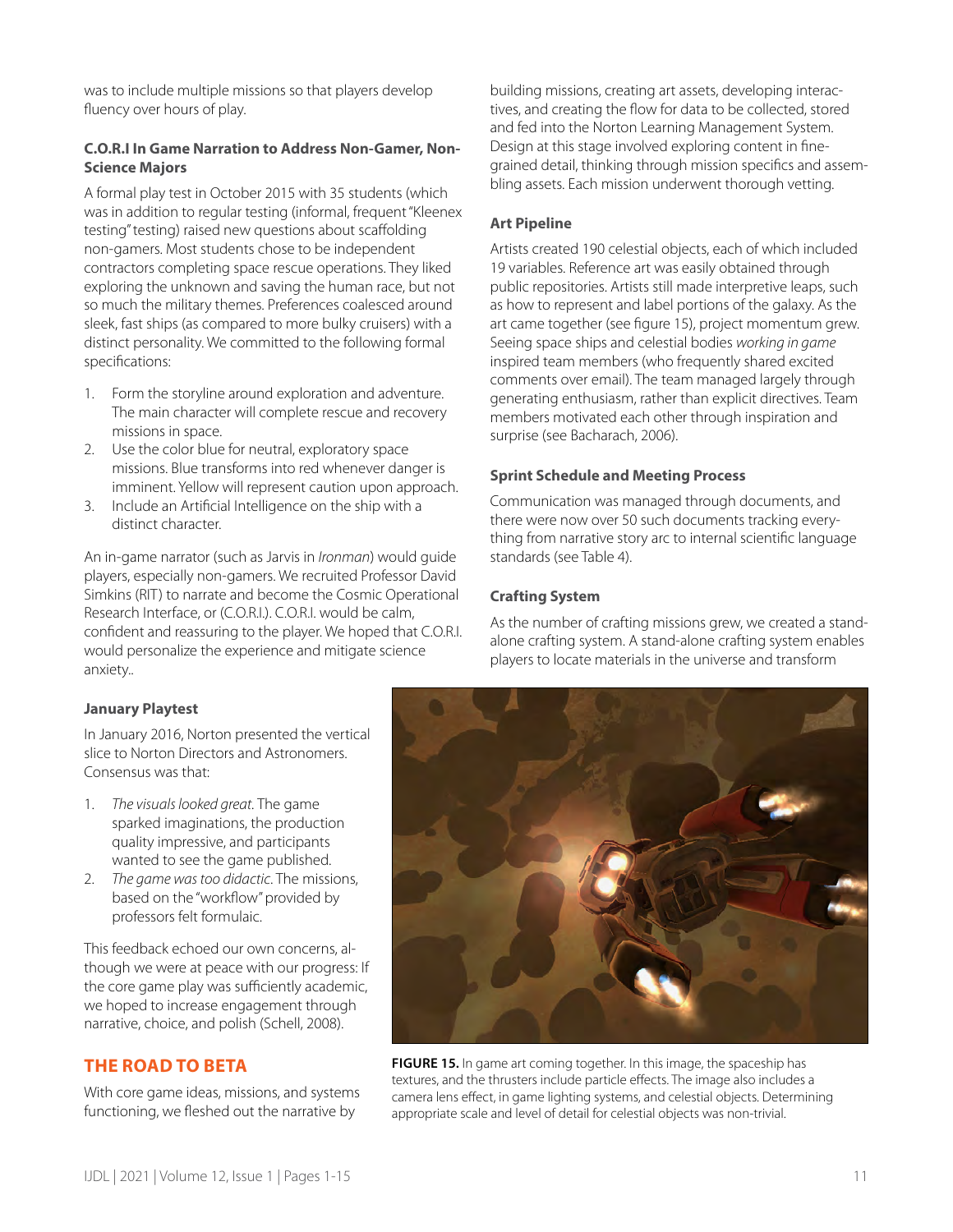| $\mathbf{1}$   |                     | <b>September</b>                                    |                                                   |                                            |                                      |                        |                                             |  |  |
|----------------|---------------------|-----------------------------------------------------|---------------------------------------------------|--------------------------------------------|--------------------------------------|------------------------|---------------------------------------------|--|--|
| $\mathbf{z}$   |                     | <b>Sprint 1 - 8/26</b>                              | <b>Sprint 2 - 9/2</b>                             | <b>Sprint 3 - 9/9</b>                      | <b>Sprint 4 - 9/16</b>               | <b>Sprint 5 - 9/23</b> | <b>Sprint 6 - 9/30</b>                      |  |  |
| $\mathbf{a}$   | <b>General Code</b> |                                                     |                                                   | Enemy Ship Al                              | <b>Star Chart resource</b><br>images |                        | Mines polish-<br>tracking and<br>explosions |  |  |
| 4              | <b>Missions</b>     |                                                     | <b>Start Mission 10</b>                           | <b>Start Mission 9</b>                     | <b>Start Mission 11</b>              |                        | Start Mission 12                            |  |  |
| $\overline{5}$ | <b>Missions</b>     |                                                     | <b>Volumetric Unity</b><br>Functionality-<br>GREG | Volumetric Unity<br>Functionality-<br>GREG |                                      | Mission 6 polish       | Mission 6 - 11<br>Polish                    |  |  |
| $\sqrt{6}$     | <b>Tools</b>        | reduce delays in<br>small angle tool<br>progression | add more<br>comparison spectra<br>for star types  |                                            |                                      |                        |                                             |  |  |
| $\tau$         | <b>Tools</b>        | Stop all VO upon<br>exit from tool                  | Implement drag &<br>drop mechanic for<br>tools    |                                            |                                      |                        |                                             |  |  |
| 8              | <b>Tools</b>        |                                                     |                                                   |                                            |                                      |                        |                                             |  |  |
| $\mathbf{g}$   | <b>Artwork</b>      | Saturn's rings FTL<br>environment                   | add Proxima b                                     | Shields                                    |                                      |                        |                                             |  |  |
| 10             | <b>Artwork</b>      | Ant Nebula                                          | tbd                                               | Lasers                                     |                                      |                        |                                             |  |  |
| 11             | <b>Artwork</b>      | <b>Comet Artwork</b>                                | <b>Comet Artwork</b>                              | conceprt for in<br>game HR diagram         |                                      |                        |                                             |  |  |
| 12             | <b>Artwork</b>      |                                                     | Upgraded FTL<br>particles                         | concept for<br>habitable zone pop<br>up    |                                      |                        |                                             |  |  |

**TABLE 4.** Sample Sprint Schedule. Tasks are broken down across teams and intended to give a relative sense for task intensity (e.g. Artificial intelligence for enemy ships is a one week task).

them into resources such as fuel. This system required not just new player capacities and interface elements, but variables that defined which resources each celestial body contained. The crafting system reinforced that the Universe is made of elements that can be broken down, used and processed, and that future space exploration may rely on such activities. Aesthetically, the crafting system sought to deepen the player's bond with the spacecraft, enhance a sense of independence, create open-ended game play, and drive forward missions narratively. A spreadsheet tracked each element, how it is useful, and where it is found. The crafting interface was inspired by the game *Faster Than Light*.

## **THE ROAD TO GOLD**

## **Final Development Production Goals**

By fall of 2016, Cosmos was a recognizable game, with the major systems intact, but publishing a game for dissemination required additional polish. Remaining development tasks involved refining game flows, such as refining the tool progression to make the game feel less linear. Committing to a racing style game also required polishing levels, which included adding gas and particle collection systems, systems for helping players while stuck and updating players on progress. In short, we needed to make it a real flying game.

## **Fall Playtest**

We conducted a final playtest with the alpha build. Astronomy Professors at the University of Wisconsin-Madison and Colgate University enacted *Cosmos* in their courses with 184 students directly, and 660 students interacted with the game in some way.

*Overall Perceptions of Game Experience*. Students reported enjoying the game and felt as if it helped them think about Astronomy. Professors regularly used interactives for demonstrations, which students recalled and valued. Most students preferred to see the game offered as extra credit, a supplemental guide, or a basis for lab discussions. Still, students felt that missions were too didactic. Few students even realized that the game's exploration mode existed. Without time to overhaul the game, we rebalanced missions and created more missions with open-ended exploration.

*Formulas*. Formulas remained a focal point. At the University of Wisconsin, students were introduced to formulas via a single PowerPoint slide during class lecture. The beta version of Cosmos displayed formulas (see figure 17), and then players would instruct C.O.R.I. (the ship's artificial intelligence) to calculate the equation. Students wanted more interaction with formulas, such as the ability to decompose formulas or directly manipulate them. Some students suggested directing imputing and calculating values, but the design team rejected this approach for fear that it would alienate less mathematically inclined students.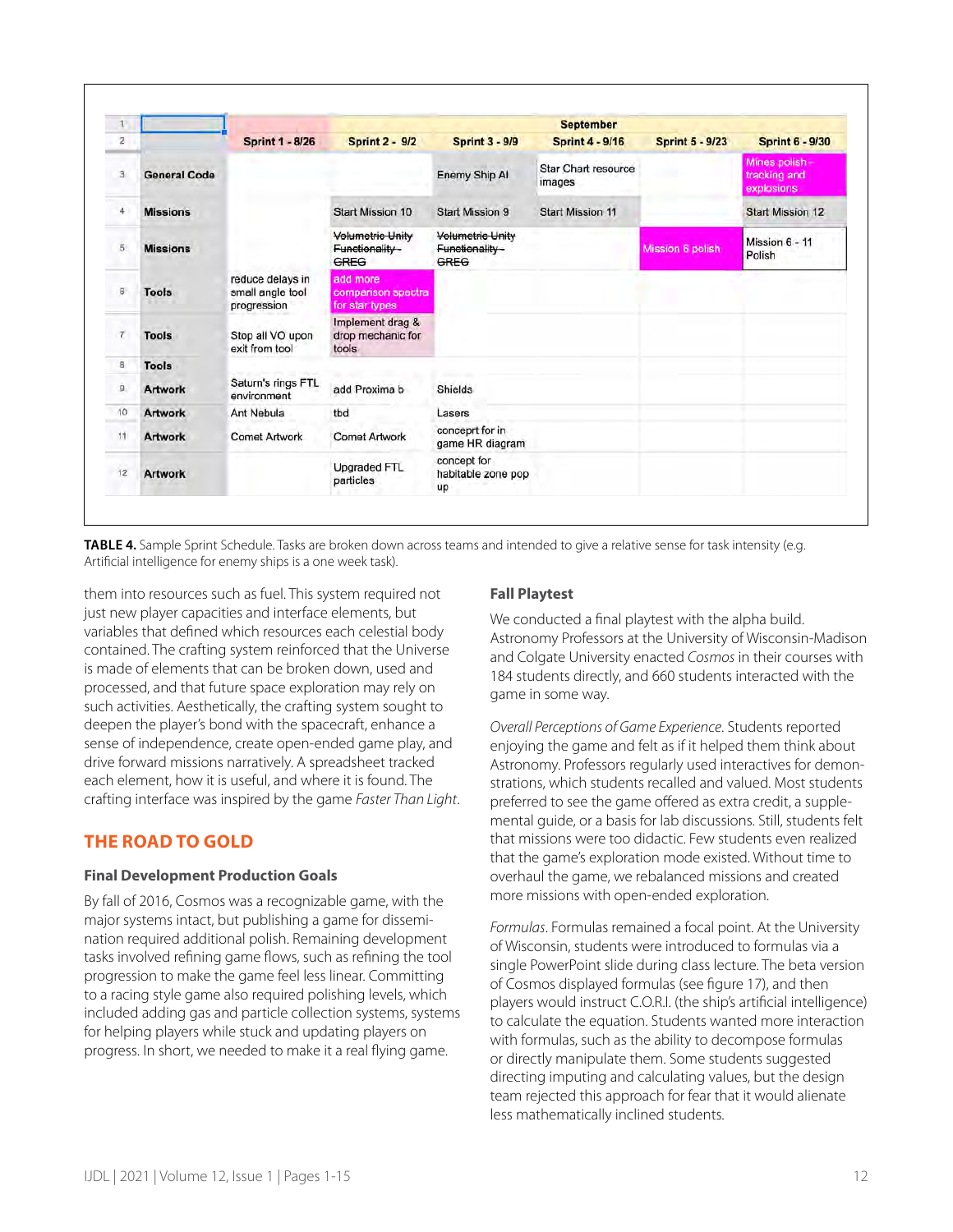

**FIGURE 17.** Less interactive version of creating formulas with C.O.R.I. This interface displays formulas, but players cannot manipulate them directly.

## **Final Additions**

In the final months, 5 feature sets were added, including a final redesign of the interactive Tools and Formulas. The tools were revamped with a "drag and drop" functionality so that players select numerical values and drag them into formulas. They can move and interact with formulas without having to engage in actual calculations. Fifty additional lines of supporting text and voice over were added. The eight playable missions were expanded to twenty missions that included new visualizations. A time travel feature was added so that players can visit the Universe as it existed 13.8 billion years in the past. This feature was added because it was mentioned in playtests, it was relatively easy to implement (all of the assets existed), and added a sense of adventure.

Storyline. The final narrative closely follows the mythological archetype of Joseph Campbell's *Hero's Journey.* In the narrative, players learn more about how the Corporation is using alien artifacts to maintain a stranglehold on the resources supporting mankind's expansion out into the cosmos. In mission 19, players save the galaxy from Corporate control by unleashing a nano-tech virus that disables the Corporate space station. The *hero* is transformed by realizing her ability to use Astronomy to solve problems.

### **Steps Not Taken**

Amidst the excitement of publishing *Cosmos*, we still had dream lists of features to add or adaptations we would have made, given more time and resources.

1. *More open-ended play outside of missions*. We imagined the game being more open-ended and supporting of discovery, so that (for example), players might explore the Universe via the star map and visit celestial systems as they wish. We envisioned the game play at its most

advanced, involving emergent quests in which players use knowledge to, for example, locate and collect Helium. We wanted the universe to be a game board so that the player uses knowledge of underlying systems to maximize goals.

- 2. *Opportunities to interact up-close with stars and planets.* The missions take place near planets, but outside of their atmosphere. We wanted landing missions (such as lunar lander) and missions located on planets involving rovers or exploration.
- 3. *More complex mission structure*. Cosmos includes a relatively linear set of 20 missions that came together late. Minimally, we wanted side missions and quests, perhaps tied to factions, to increase player choice and create agency. Ideally, these would tie to competing factions (perhaps one mining for profit, one seeking a universal world order).

## **REFLECTIONS**

There are no commonly accepted models for educational game development. We doubt that any one model will ever emerge. Developers will navigate project goals, resources, and constraints as appropriate. In the case of *Cosmos*, the extended pre-production time, which took more time than production itself, led the team toward a relatively linear design process. This pattern was dictated by publishing realities: Educational publishers minimize risk by defining the product carefully, bringing the product into focus through progressively realized designs, and conducting extensive user testing.

These steps were good, but they meant locking down the product early. In a more agile approach, we would have built a ship flying through space early on, along with some simulated galaxies and studied more extensively what users wanted to do. Such a prototyping-driven approach, in which the team would let the project emerge through cycles of building and testing, would not work in this context.

## **Design Walk-Throughs and Final Game Play**

The design process was driven by design vignettes, or "workflows" that were guided-walkthroughs. These workflows drove the game that was ultimately built. In essence, designers wrote descriptions of the play experience from the player's perspective to describe how the player would think during game play. This process of designing through vignettes is somewhat common in the early phases of game design, as designers attempt to create an idealized experience and then design backwards to make the systems that would enable such game play to arise. The vignettes helped us understand what systems and assets to build, as in the vignette presented in 4.6, where Jeff Bary describes the process by which a player determines the suitability of an asteroid for mining.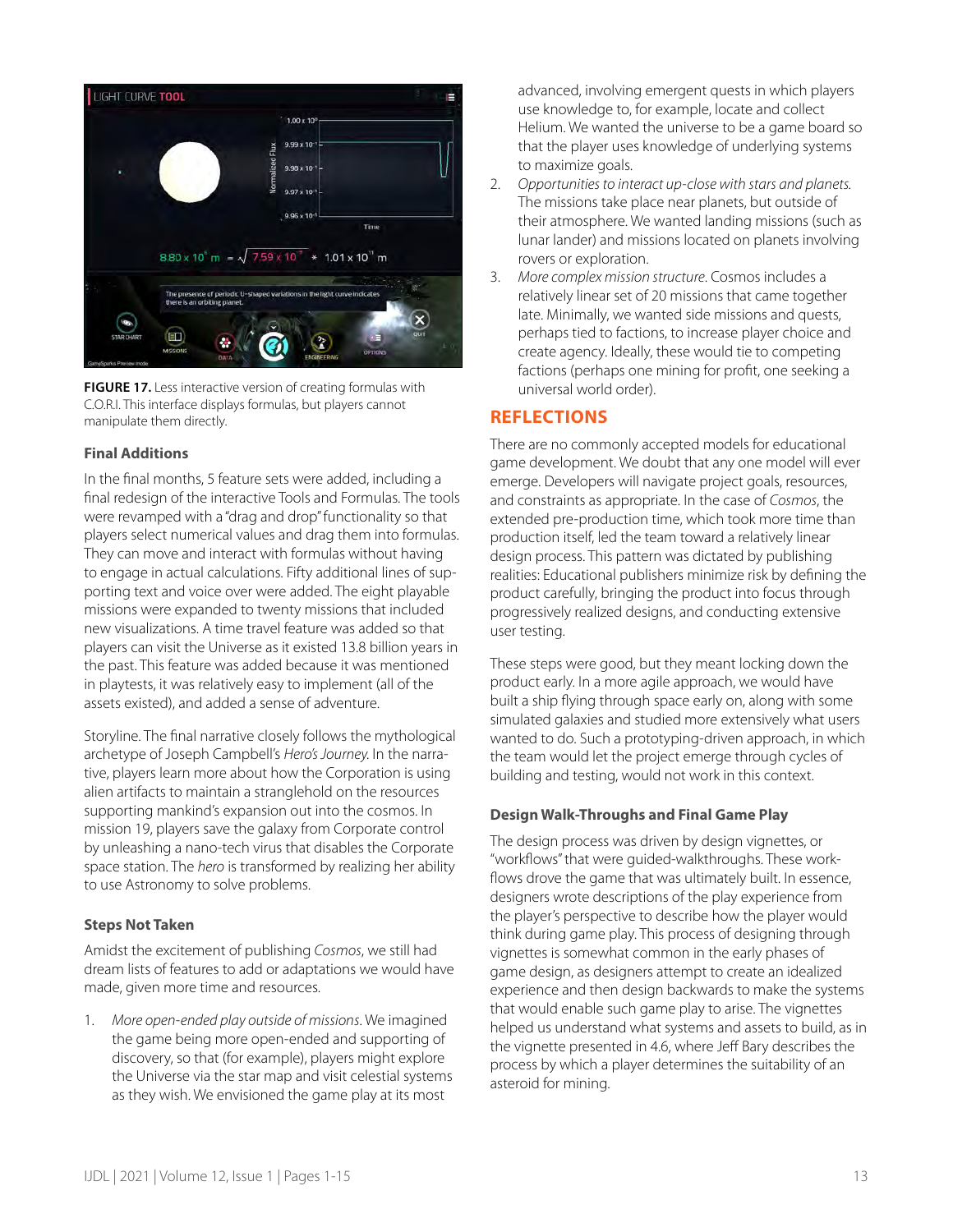This vignette-driven process of design has been used to theorize the nature of games, interactive narrative, or how one designs for emergent interactions (see Squire, Jenkins, Tan & Holland, 2004). A hypothesized benefit of this approach is that it allows designers to create the conditions under which the *thinking* of a domain arises (such as diagnosing a patient or analyzing a star) rather than a student memorizing information. This vignette-driven approach worked in Astronomy, where we wanted game play to revolve around using Astronomers' tools and thinking with data.

To some extent, we succeeded in this goal of designing game play that engenders thinking with Astronomy. The designed missions look like the steps proposed by Bary and the design team. The missions increase in complexity so that by mission 18, players combine skills learned in earlier missions to solve more complex problems. Still, the relatively short game duration, linear mission structure, and lack of sandbox play meant that players did not apply these tools flexibly in a variety of problem spaces and conditions.

Other training simulation games have wrestled with balancing mission-driven tutorials and open-ended experimentation. In *Full Spectrum Warrior* (which is quite similar to *Cosmos*), for example, players role play as soldiers conducting Military Operations in Urban Terrains. The game, which was built by USC in conjunction with the US Army as an entertainment game and training simulation, contains 8 missions that walk the player through learning basic formations and procedures. There are few opportunities to experiment with these skills in open-ended ways, so the game essentially feels like giant tutorial for a game that does not exist.

It is perhaps not surprising that the final product looks a lot like early written workflows. In most respects, this approach worked; the game is, if nothing else, a representation of how Astronomy tools can be applied to an interactive universe. The game play work flows and missions, although constraining, minimized a risk of failure. What we gave up in exploratory game play, we got back in a focused experience.

### **Process and Product**

Reflecting on our process, we see that early design *processes* (such as vignettes) shaped the final form that game play took. Writing game play as steps might could lead games naturally toward such procedural game play (as opposed to games written initially as rules). As we experienced it, the form of early design representations (e.g. storyboards or lists of rules) shaped subsequent designs.

Our development process shared features with agile development. Regular sprints created a progressive focusing that brought the game closer to fruition. Each iteration was shared with dozens, if not hundreds of students in the target audience so that we had an increasingly good grasp how the game was working and where it was not. By the

"implementation" phase, Cosmos had been tested in so many classes that we knew, with some degree of certainty, how it would be used.

The case of *Cosmos* also reminds us in the case of educational games (and perhaps all instructional design) that innovation comes over the course of several games and projects. *Cosmos* built on the team's prior successes and to some extent, borrowed from existing designs. We would hope to borrow from this experience, so that our educational games five or ten years from now *will* include some of the open-ended sandbox play that we would have liked to have created. As such, we will always be wary of those seeking summative judgments on whether any one game (let alone the medium) is effective.

## **REFERENCES**

Bacharach, S.B. (2006). Keep them on your side: Managing for Momentum. Avon, MA: Platinum Press.

Barab, S.A., Hay, K.E., Barnett, M., & Keating, T. (2000). Virtual solar system project: Building understanding through model building. Journal of Research in Science Teaching, 37(7), 719-756. [https://doi.](https://doi.org/10.1002/1098-2736(200009)37:7%3c719::%20AID-TEA6%3e3.0.CO;2-V) [org/10.1002/1098-2736\(200009\)37:7<719:: AID-TEA6>3.0.CO;2-V](https://doi.org/10.1002/1098-2736(200009)37:7%3c719::%20AID-TEA6%3e3.0.CO;2-V)

Barnett, M., & Morran, J. (2002). Addressing children's alternative frameworks of the moon's phases and eclipses. *International Journal of Science Education*, 24(8), 859– 879. [https://doi.](https://doi.org/10.1080/09500690110095276) [org/10.1080/09500690110095276](https://doi.org/10.1080/09500690110095276)

Baxter, J. (1989). Children's understanding of familiar astronomical events. *International Journal of Science Education*, 11, 502– 513. <https://doi.org/10.1080/0950069890110503>

Bichelmeyer, B.A., & Boling, E.X. (February 1998). Filling the gap: Prototyping as visualization in the ISD process. Annual Conference of the Association for Educational Communications and Technology, St. Louis, MO.

Chang, M.D. & Forbus, K.D. (2015). [Towards Interpretation](http://www.qrg.northwestern.edu/papers/Files/QRG_Dist_Files/QRG_2015/Chang-Forbus-QR15.pdf)  [Strategies for Multimodal Instructional Analogies](http://www.qrg.northwestern.edu/papers/Files/QRG_Dist_Files/QRG_2015/Chang-Forbus-QR15.pdf)*. Proceedings of the 28th International Workshop on Qualitative Reasoning (QR2015)*. Minneapolis, MN. [https://www.qrg.northwestern.edu/ papers/Files/](https://www.qrg.northwestern.edu/%20papers/Files/QRG_Dist_Files/QRG_2015/Chang-Forbus-QR15.pdf) [QRG\\_Dist\\_Files/QRG\\_2015/Chang-Forbus-QR15.pdf](https://www.qrg.northwestern.edu/%20papers/Files/QRG_Dist_Files/QRG_2015/Chang-Forbus-QR15.pdf)

Diakidoy, I.-A.N., & Kendeou, P. (2001). Facilitating conceptual change in astronomy: a comparison of the effectiveness of two instructional approaches. *Learning and Instruction*, 11, 1– 20. [https://](https://doi.org/10.1016/S0959-4752(00)00011-6) [doi.org/10.1016/S0959-4752\(00\)00011-6](https://doi.org/10.1016/S0959-4752(00)00011-6)

Forbus, K. (1997)[.](http://www.qrg.northwestern.edu/papers/Files/QRG_Dist_Files/QRG_1997/forbus_1997_using_qualitative_physics.pdf) [Using qualitative physics to create articulate](http://www.qrg.northwestern.edu/papers/Files/QRG_Dist_Files/QRG_1997/forbus_1997_using_qualitative_physics.pdf)  [educational software](http://www.qrg.northwestern.edu/papers/Files/QRG_Dist_Files/QRG_1997/forbus_1997_using_qualitative_physics.pdf). *IEEE Expert*, May/June, 32-41. [https://doi.](https://doi.org/10.1109/64.590072) [org/10.1109/64.590072](https://doi.org/10.1109/64.590072)

Juul, J. (2009). Casual Revolution. The MIT Press.

Gaydos, M. & Squire, K.D. (2012). Role playing games for scientific citizenship. Cultural Studies of Science Education, 7(4), 821-844. [https://doi.org/ 10.1007/s11422-012-9414-2](https://doi.org/%2010.1007/s11422-012-9414-2)

Holland, W., Jenkins, H., Squire, K. (2003): Theory by design. In *Video Game Theory*. B. Perron and M. Wolf (eds). Routledge, New York, 25-46.